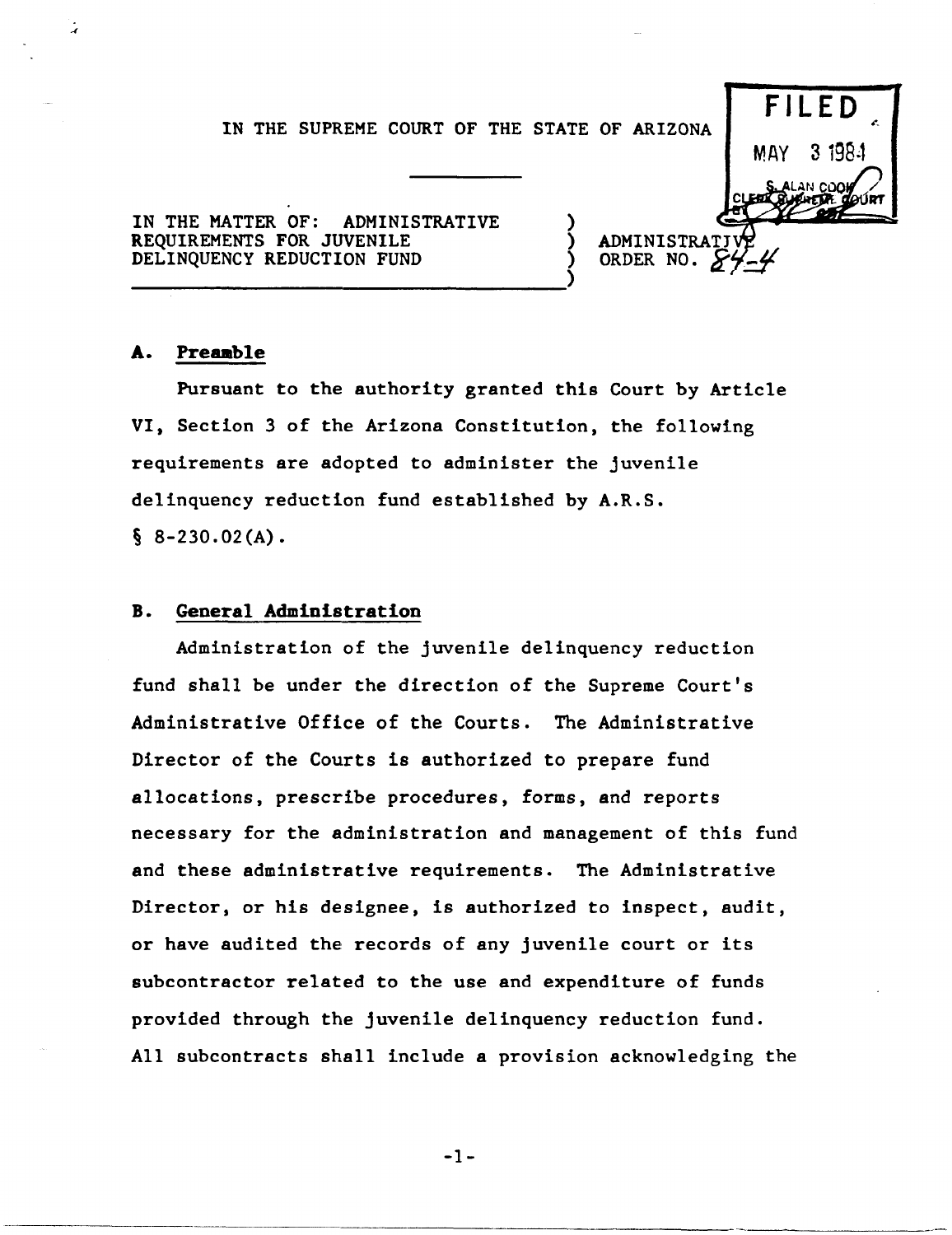authorization of the Administrative Director to conduct such inspections and audits.

## C. Requirements

1. The Administrative Office of the Courts shall allocate monies in the fund to each juvenile court according to population estimates issued by the Department of Economic Security on a prorata basis of each county's total juvenile population, ages 8 through 17, pursuant to A.R.S.  $§ 8 - 230.02(B).$ 

2. Prior to the distribution of monies from this fund, the presiding juvenile court judge shall submit to the Administrative Office of the Courts a plan for the expenditure of the monies allocated to the juvenile court. Pursuant to A.R.S.  $\S$  8-230.02(C), the plan shall describe how monies allocated to the juvenile court will be used to fund programs in which juveniles are required to participate by a juvenile probation officer as a condition precedent to adjustment of a delinquency complaint pursuant to A.R.S. § 8-230.01. The plan submitted by the juvenile court shall include a budget for the expenditure of the allocated monies.

3. All plans and plan modifications submitted by the juvenile court must comply with applicable laws and these administrative requirements. The Administrative Director is

-2-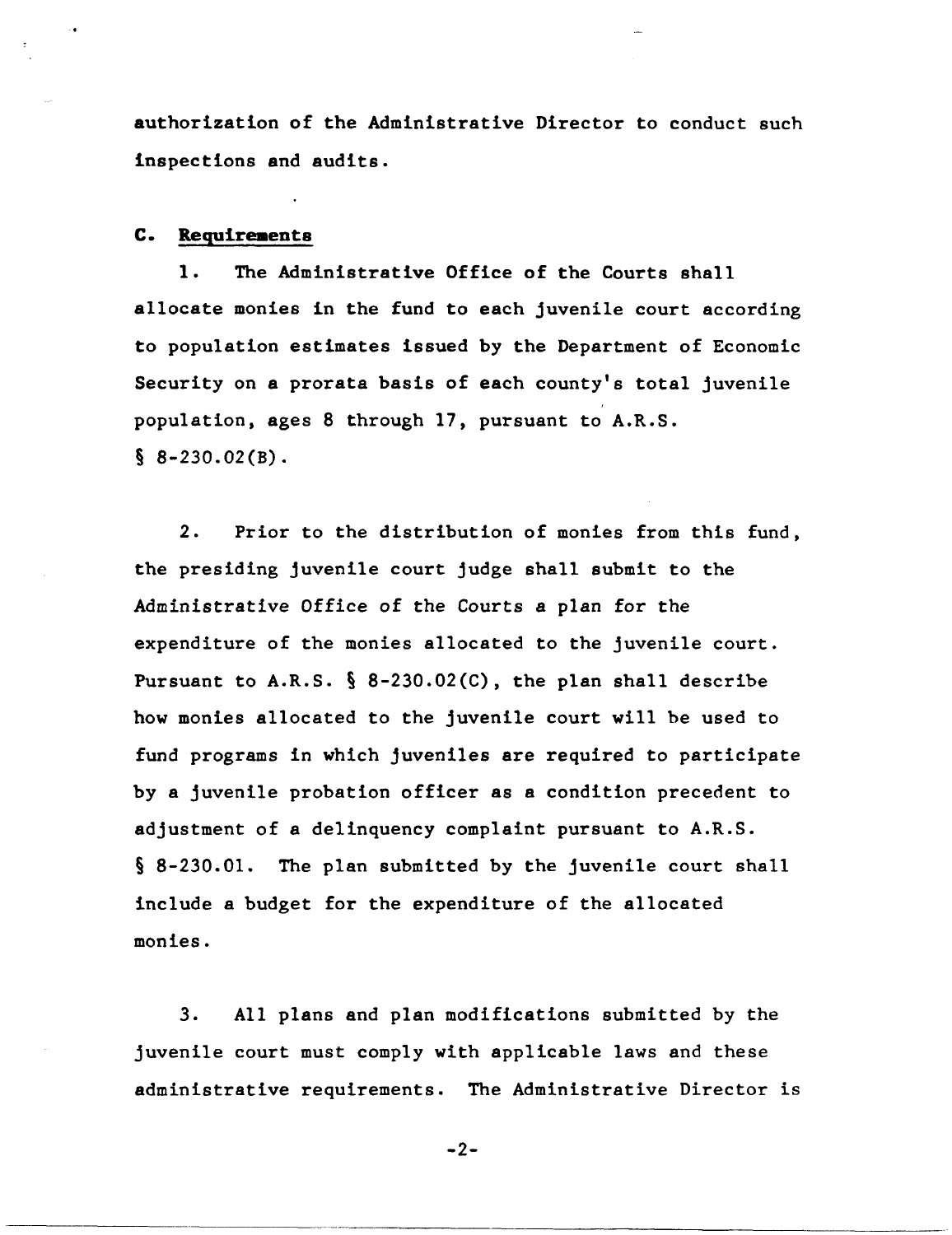authorized to approve those plans and modifications which are in conformity with the applicable laws and this order. Modification of approved plans shall be submitted in writing to the Administrative Office of the Courts. In the event that the Administrative Director determines not to approve a plan or plan modification submitted by a juvenile court, he shall submit the plan to the Chief Justice of the Supreme Court for consideration and final determination.

4. Each participating juvenile court shall submit its plan and budget for expenditures in the format and· on forms as required by the Administrative Office of the Courts. Plans should be submitted by May 31 each year and will be processed in order of receipt when possible.

5. Upon approval of a plan submitted by a juvenile court, the Administrative Director shall enter into a written funding agreement with the submitting juvenile court for distribution of the allocated funds on a semi-annual basis. The Administrative Director shall have authority to alter the funding arrangement if such action is necessary due to a lack of funds in the juvenile delinquency reduction fund, to a lack of financial need by any juvenile court; or due to failure to comply with applicable statutes or these administrative requirements.

-3-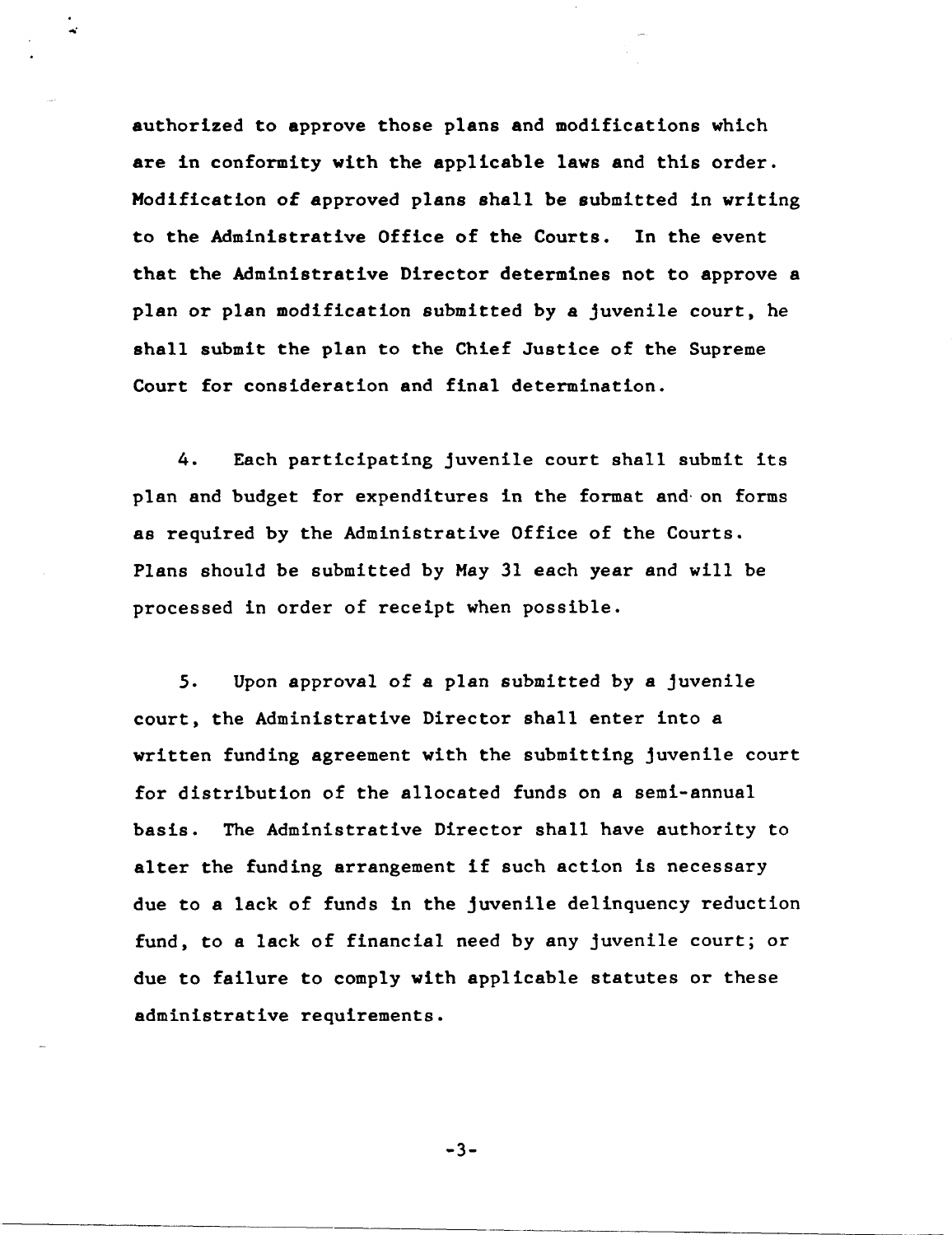6. Funds received pursuant to these administrative requirements shall be deposited into a special revenue fund with the county treasurer established pursuant to the procedures provided in Section III.B of the Auditor General's Uniform Accounting Manual for Arizona Counties.

.'

7. Pursuant to A.R.S. § 8-230.02(D) , monies distributed by the Supreme Court from the juvenile delinquency reduction fund to juvenile courts shall be used to supplement, not supplant, funding provided by the county to the juvenile court.

8. The presiding judge of each participating juvenile court shall submit to the Administrative Office of the Courts, by January 20 and July 20 of each year, reports as required by the Administrative Office of the Courts, reflecting financial and program activity related to each court's plan as of December 31 and June 30 respectively.

9. The juvenile court shall return to the Supreme Court on or before August 15, for reversion into the state general fund, all juvenile delinquency reduction funds distributed to it which are unencumbered as of June 30 of each fiscal year and unexpended as of July 31. The reverted funds shall be accompanied by a closing financial statement signed by the presiding juvenile court judge.

-4-